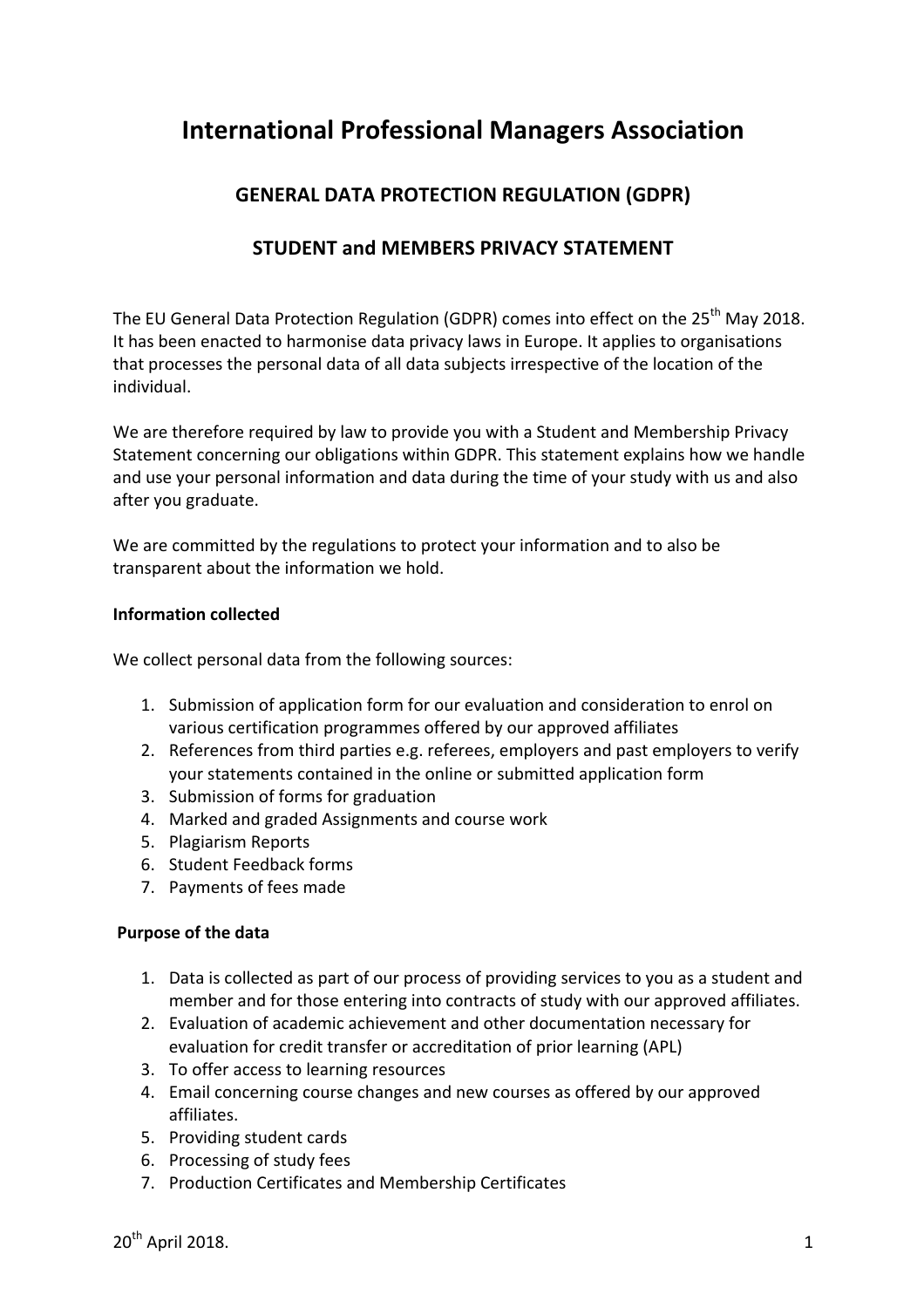- 8. Production of transcripts
- 9. Statistical analysis of student performance for course reports for improvements to our approved affiliates.

#### **Retention of Information**

All information will be retained for 7 years except the following where there are no retention limits

- 1. Copies of Certificates awarded
- 2. Transcripts and marks

For the purposes of verification for academic, employment and career purposes

#### **Security of Information**

GDPR requires that we keep your information secure. Confidentiality will be respected including measures to prevent unauthorised access and disclosure.

Where your personal data is stored electronically, access will be password protected and only available to authorised personnel.

Electronic data are stored in computers in the administrative office and on servers that are provided by Internet Service providers. These outside organisations have security systems that are in compliance with Industry standards for data security.

Administration and personal data are also processed by our outsource administrators as part of our academic services.

#### Your rights

You have the right to access your personal information to edit, amend, erase or rectify errors in your personal information that we hold.

You also have the right to withdraw your consent that you have given us to process your data. 

#### **Your information**

Where necessary your personal information will be shared to the following third parties. Your information will not be shared without your express consent.

The parties are:

- 1. Professional verification organisations that wish to confirm authenticity of submitted qualifications and transcripts
- 2. Potential employers